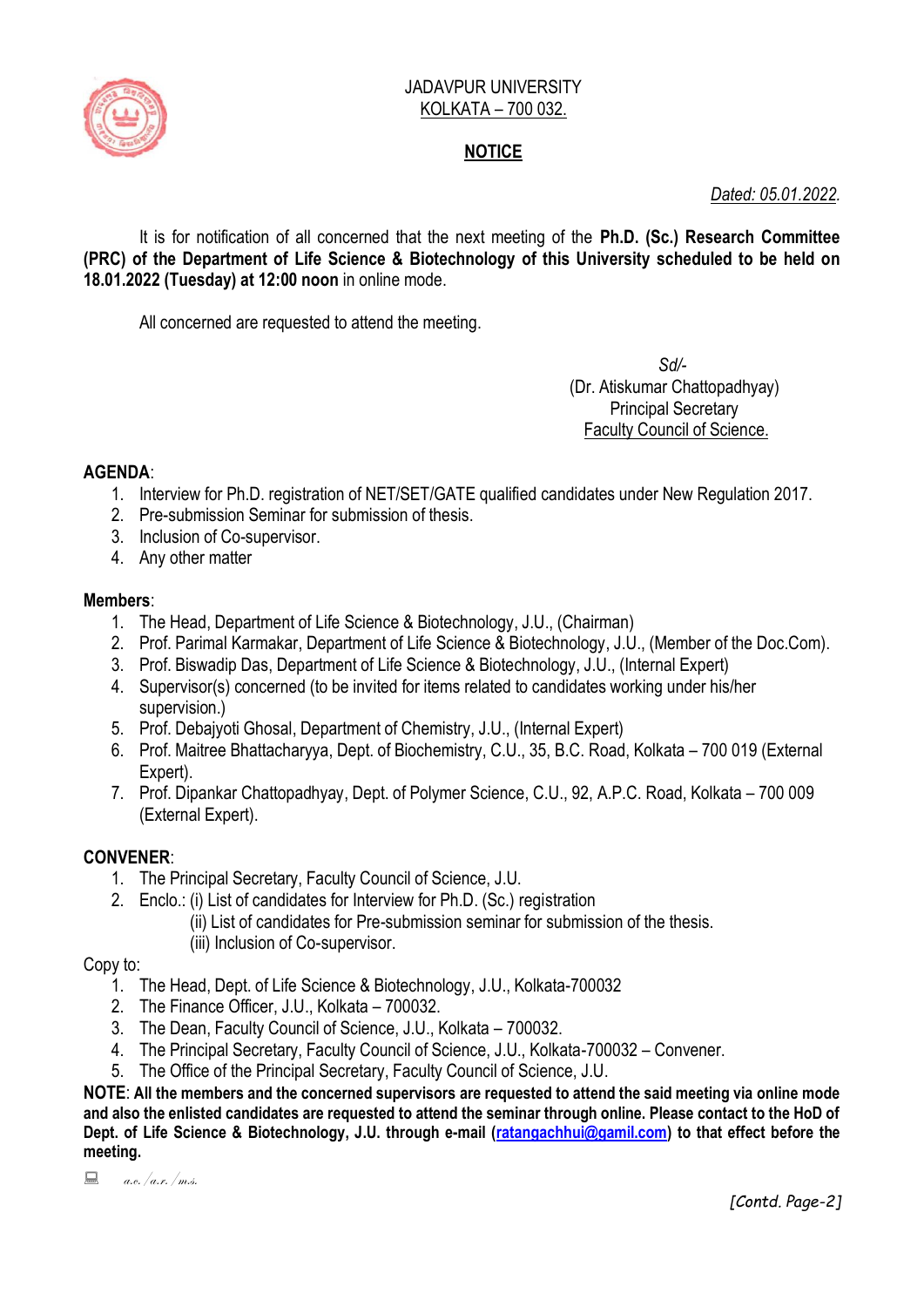# **(1) LIST OF CANDIDATES FOR INTERVIEW UNDER NEW REGULATION THROUGH ONLINE**

|                  |                                                     | ┺                                                            |                                          |
|------------------|-----------------------------------------------------|--------------------------------------------------------------|------------------------------------------|
|                  | Date: 18th January 2022                             | Time: 12:00 noon                                             | Mode of Interview : Online               |
| SI.              | Name of the Candidate with                          | <b>Name of the Supervisor</b>                                | <b>Whether qualified in NET/SET/GATE</b> |
| No.              | Ref. No.                                            |                                                              | or any other equivalent examination      |
| 1.               | SHREYA CHAKRABORTY                                  | Dr. Pradip Bhattacharyya, ISI                                | <b>GATE</b>                              |
| 2.               | SUBHASIS GHOSH                                      | Prof. Papita Das, Chemical Engg.,<br>J.U.                    | <b>GATE</b>                              |
| 3.               | <b>AAHELI MASID</b>                                 | Dr. Moumita Bhaumik, NICED                                   | <b>NET</b>                               |
| 4.               | ABHISHEK CHATTERJEE                                 | Dr. Snehasikta Swarnakar, IICB                               | <b>NET</b>                               |
| 5.               | ADITYA UPADHYAY                                     | Dr. Sucheta Tripathy, IICB                                   | <b>NET</b>                               |
| 6.               | <b>ANKIT DHUR</b>                                   | Dr. Jayati Sengupta, IICB                                    | <b>NET</b>                               |
| $\overline{7}$ . | ATMAJA KARMAKAR                                     | Dr. U. Mabalirajan, IICB                                     | <b>NET</b>                               |
| 8.               | <b>AVIK GHOSH</b>                                   | Dr. Debabrata Biswas, IICB                                   | <b>NET</b>                               |
| 9.               | DEBOPRIYA MANDAL                                    | Prof. Runu Chakraborty, J.U.                                 | <b>NET</b>                               |
| 10.              | <b>GARGI SIRKAR</b>                                 | Prof. Biswadip Das, J.U.                                     | <b>NET</b>                               |
| 11.              | ISHITA CHATTERJEE                                   | Dr. Abhishek Mukherjee, ISI                                  | <b>NET</b>                               |
| 12.              | RAHUL GUPTA                                         | Dr. Snehasikta Swarnakar, IICB                               | <b>NET</b>                               |
| 13.              | SAIBAL SAHA                                         | Dr. Amit Pal, NICED                                          | <b>NET</b>                               |
| 14.              | <b>SEEMA PARVEEN</b>                                | Dr. Arunima Sengupta, J.U.                                   | <b>NET</b>                               |
| 15.              | <b>SUSMITA SAHA</b>                                 | Dr. Snehasikta Swarnakar, IICB                               | <b>NET</b>                               |
| 16.              | SARITA ROY                                          | Prof. Runu Chakraborty, J.U.                                 | NET / GATE                               |
| 17.              | RISHA HALDAR                                        | Dr. Santasabuj Das, NICED                                    | NET /SET / GATE                          |
| 18.              | SHUBHAM KUNDU                                       | Dr. Nakul Chandra Maity, IICB                                | NET / SET / GATE                         |
| 19.              | SWARNALI CHAKRABORTY                                | Dr. Santasabuj Das, NICED                                    | NET / SET / GATE                         |
| 20.              | RACHAYEEETA RAY<br>[Ref ID.: SPHDLSBT2122-I-1]      | Prof. Parimal Karmakar, J.U.                                 | <b>WRET</b>                              |
| 21.              | SONALI BANERJEE<br>[Ref ID.: SPHDLSBT2122-I-2]      | Dr. Pradip Bhattacharyya, ISI                                | <b>WRET</b>                              |
| 22.              | RUPSHA NANDI<br>[Ref ID.: SPHDLSBT2122-I-3]         | Dr. Pradip Bhattacharyya, ISI                                | <b>WRET</b>                              |
| 23.              | <b>MANISHA GHOSH</b><br>[Ref ID.: SPHDLSBT2122-I-4] | Dr. Surajit Basak, NICED                                     | <b>WRET</b>                              |
| 24.              | SUVASRI DUTTA<br>[Ref ID.: SPHDLSBT2122-I-5]        | Dr. Abhishek Mukherjee, ISI                                  | <b>WRET</b>                              |
| 25.              | MADHURIMA DUTTA<br>[Ref ID.: SPHDLSBT2122-I-7]      | Dr. Suparna Mandal Biswas, ISI                               | <b>WRET</b>                              |
| 26.              | <b>MOUMITA PAUL</b><br>[Ref ID.: SPHDLSBT2122-I-9]  | Dr. Sumi Mukhopadhyay, School of<br><b>Tropical Medicine</b> | <b>WRET</b>                              |
| 27.              | INDRADEB CHATTERJEE<br>[Ref ID.: SPHDLSBT2122-I-10] | Dr. Syed Mohammad Naser, School<br>of Tropical Medicine      | <b>WRET</b>                              |
| 28.              | AKASH BARARIA<br>[Ref ID.: SPHDLSBT2122-I-11]       | Dr. Nilabja Sikdar, ISI                                      | <b>WRET</b>                              |
| 29.              | STUTI DAS MAHAPATRA<br>[Ref ID.: SPHDLSBT2122-I-12] | Prof. Swapan Kumar Bhattacharya,<br>J.U.                     | <b>WRET</b>                              |
| 30.              | <b>TANIA SARKAR</b><br>[Ref ID.: SPHDLSBT2122-II-2] | Dr. Soma Mukhopadhyay, NSCBCRI                               | <b>WRET</b>                              |
| 31.              | <b>ARIJIT GHOSH</b><br>[Ref ID.: SPHDLSBT2122-II-3] | Dr. Rittiwika Bhattacharya, NSCBCRI                          | <b>WRET</b>                              |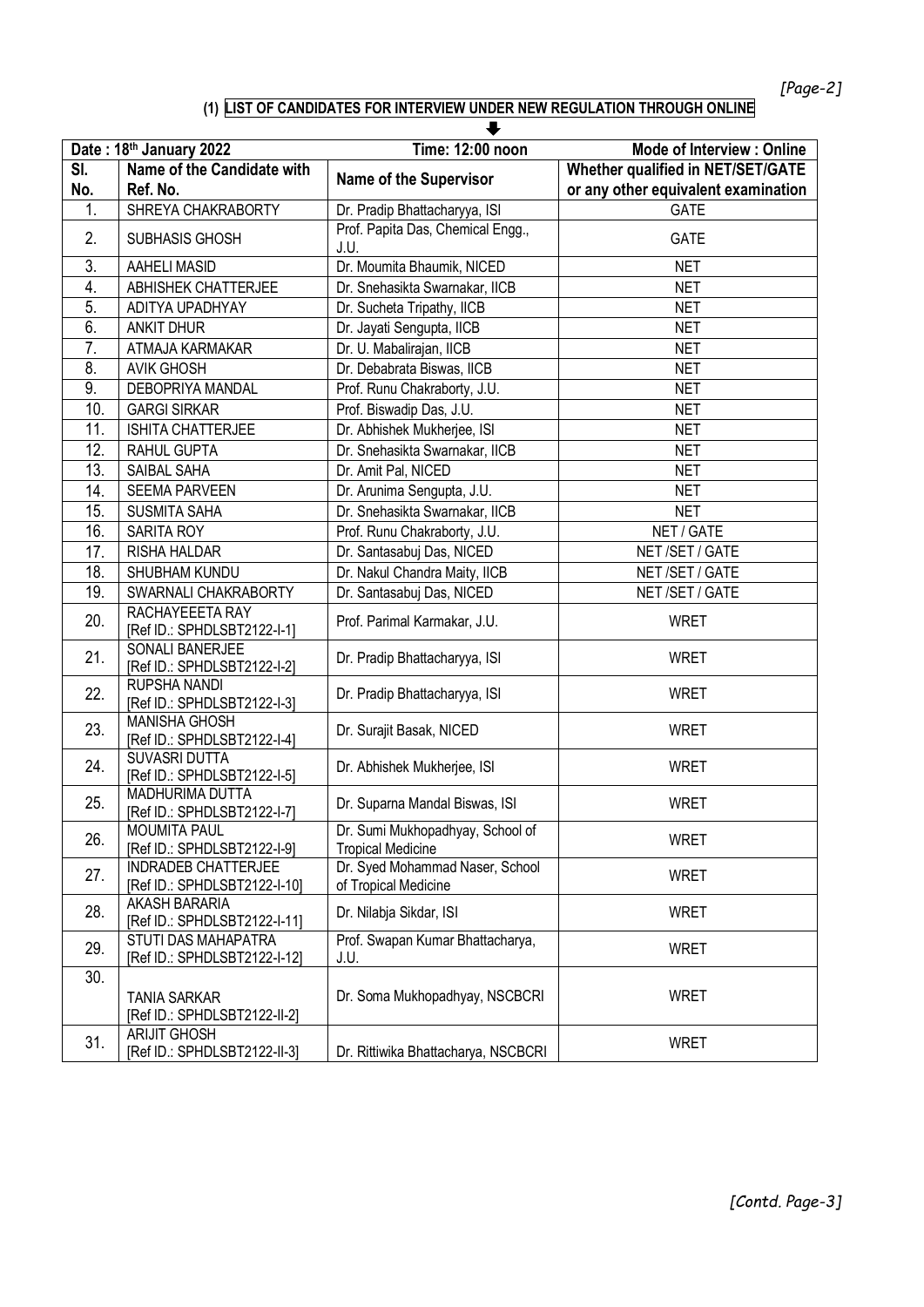# *[Page-3]*

# **(2) LIST OF CANDIDATES FOR PRE-SUBMISSION SEMINAR FOR SUBMISSION OF THE THESES**

| Date: 18th January 2022 |                                                       | Time: 12:00 noon                                                                 |                                                                                                                                                                                                                             | <b>Mode of Seminar: Online</b> |                                                                  |  |  |  |
|-------------------------|-------------------------------------------------------|----------------------------------------------------------------------------------|-----------------------------------------------------------------------------------------------------------------------------------------------------------------------------------------------------------------------------|--------------------------------|------------------------------------------------------------------|--|--|--|
| SI.<br>No.              | Name of the candidates,<br>Index No. & Email Id.      | Name of the<br>Supervisor/s                                                      | Proposed Title of the<br><b>Thesis</b>                                                                                                                                                                                      | Date of<br><b>Registration</b> | Date of<br><b>Publication</b><br>of Course<br><b>Work Result</b> |  |  |  |
| 1.                      | SRIJITA NANDI<br>Index No.: 220/15/Life Sc./24        | Dr. Malay Kumar<br>Saha<br>Scientist (F),<br>NICED, Kolkata-<br>700032           | "Studies on Moledular<br>Diversity of Human<br>Immunodeficiency<br>Virus-1".                                                                                                                                                | 29.10.2015                     | 10.04.2017                                                       |  |  |  |
| 2.                      | <b>ANTARA GANGULI</b><br>Index No.: 36/15/Life Sc./23 | Prof. Papita Das,<br>J.U., Kolkata-<br>700032                                    | "Application of<br>fabricated graphene<br>based materials<br>concurrent with other<br>treatment methods to<br>eliminate organic<br>pollutants from<br>aqueous phase".                                                       | 23.04.2015                     | 24.11.2017                                                       |  |  |  |
| 3.                      | <b>ISHANI MITRA</b><br>Index No.: 150/14/Life Sc./23  | Dr. I. Haque, CFSL<br>$\&$<br>Dr. Soma Roy,<br><b>CFSL</b>                       | "FORENSIC DNA<br>MARKERS IN SOME<br><b>THREATENED</b><br><b>SPECIES ON</b><br><b>SNAKES:</b><br><b>ISOLATION AND</b><br><b>CHARACTERISATIO</b><br>N OF<br><b>MICROSATELLITE</b><br>FROM RAT SNAKE".                         | 07.08.2014                     | 28.07.2021                                                       |  |  |  |
| 4.                      | <b>SHREYA BISWAS</b><br>Index No.: 248/16/Life Sc./25 | Dr. Piyali Basak,<br>J.U., Kolkata -<br>700032                                   | "A Study on the<br>Potential of<br>Stenotrophomonas<br>koreensis and Bacillus<br>rigiliprofundi to<br>Ameliorate the<br>Toxicity of Industrial<br>Dyes Malachite Green<br>and Remazol Brilliant<br>Blue R".                 | 08.12.2016                     | 10.05.2018                                                       |  |  |  |
| 5.                      | <b>ARUNITA GHOSH</b><br>Index No. 90/16/Life Sc./24   | Dr. Mandira<br>Mukherjee, School<br>of Tropical<br>Medicine, Kolkata -<br>700073 | "An Insight into the<br>Epidemiology, fimH<br>Gene Polymorphisms<br>and Regulation of<br>Phase Variation<br>Symptomatic<br><b>Hospitalized Patients</b><br>of Kolkata, West<br>Bengal, India $-A$<br>Molecular Perspective" | 04.05.2016                     | 10.04.2017                                                       |  |  |  |
| 6.                      | <b>DEBJIT DE</b><br>Index No. 200/15/Life Sc./24      | Dr. Paltu Kumar<br>Dhal, J.U.                                                    | "Characterization of<br>Gut Microbiota of the<br>India Type 2 Diabetic<br>Patients: Sustainability<br>of Human Health"                                                                                                      | 15.10.2015                     | 10.04.2017                                                       |  |  |  |

*[Contd. Page-4]*